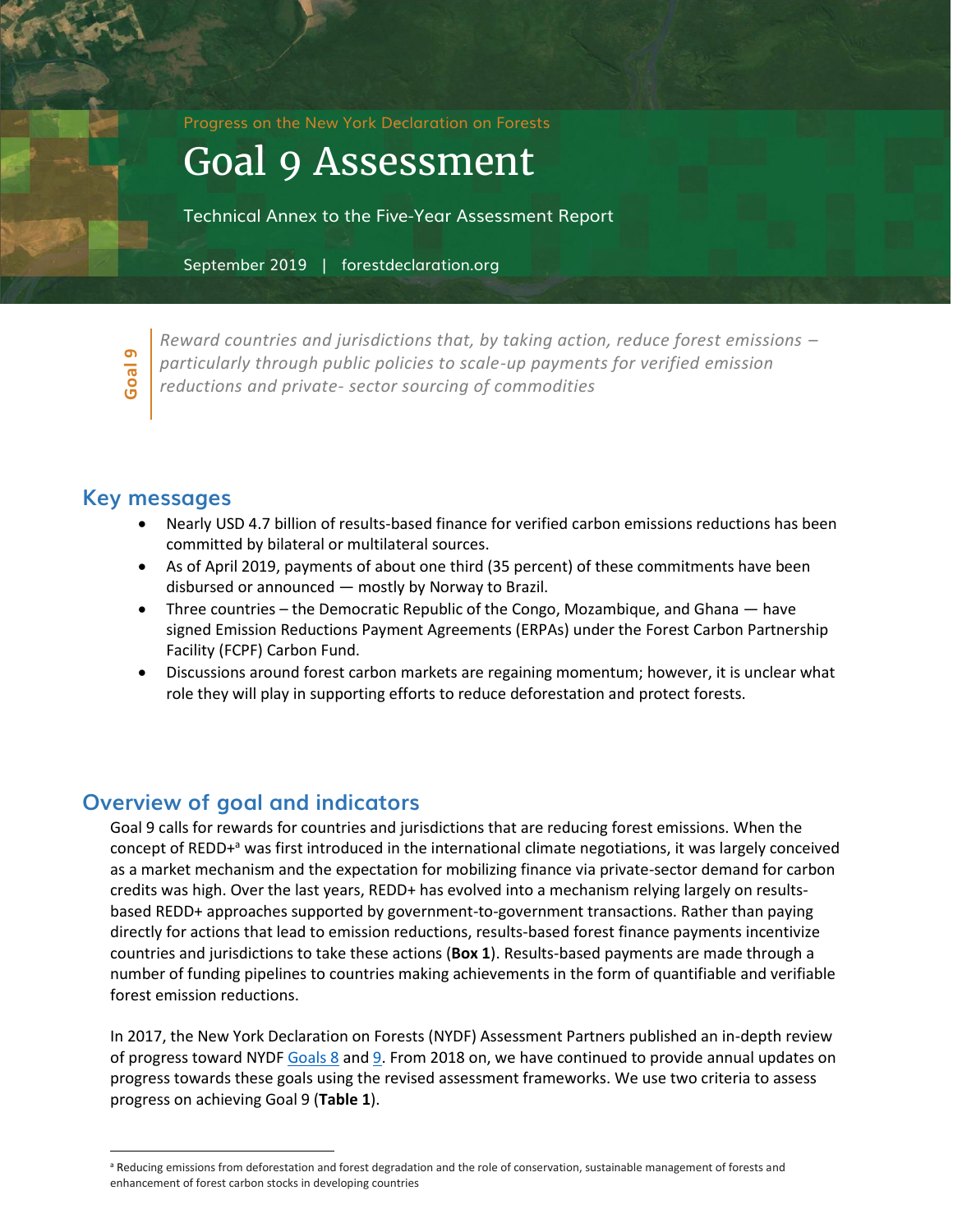#### **Box 1. Characteristics of results-based forest finance**

There are certain features that are broadly similar across the different pilot initiatives for results-based forest and REDD+ finance.<sup>1</sup> By definition, payments for results are conditional upon verified emissions reductions, but some initiatives (e.g. Norway's International Climate and Forest Initiative in some bilateral agreements, the Green Climate Fund) also reward interim milestones such as the adoption of policies. To estimate emission reductions as a result of a REDD+ program, countries or jurisdictions are asked to define a reference level against which changes of forest cover and emissions are measured. In addition, initiatives require REDD+ safeguard policies to ensure they cause no environmental or social harm. Although requirements vary, initiatives also require a certain level of planning in a program document. They also require the development of a "benefit sharing plan" that directs forest and REDD+ finance, and financial mechanisms to set fiduciary standards and outline how finance will be spent. Initiatives also set requirements for dealing with uncertainty and risks in measuring emission reductions.

| <b>Criteria</b>                      | <b>Indicator</b>                           |
|--------------------------------------|--------------------------------------------|
| 1. Public payments for verified      | 1.1 International payments                 |
| emission reductions                  | 1.2 Domestic payments                      |
| Support for supply chain efforts to  | 2.1 Public- and private-sector support for |
| 2.                                   | jurisdictional-sourcing initiatives in the |
| incentivize reduced forest emissions | context of zero-deforestation commitments  |

#### **Table 1. Indicators to track Goal 9**

# **Findings**

## **Criterion 1: Public payments for verified emission reductions**

## Indicator 1.1: International payments

Forest finance for results-based payments have been made in the context of a number of multilateral and bilateral initiatives. The majority of results-based payments are made in the context of bilateral agreements with the Norwegian International Climate and Forest Initiative (NICFI) and the German REDD Early Movers (REM) program, the Green Climate Fund (GCF) through the World Banks' Forest Carbon Partnership Facility (FCPF) Carbon Fund and BioCarbon Fund (**Table 2**).

#### Commitments and disbursements of results-based finance increase

Nearly USD 4.7 billion of results-based finance for verified carbon emissions reductions has been committed by bilateral or multilateral sources since 2010 (Figure 1).<sup>2</sup> In the past year, however, almost no new results-based finance commitments have been made. As of April 2019, payments of about one third (35 percent) of these commitments have been disbursed or announced — mostly by Norway to Brazil.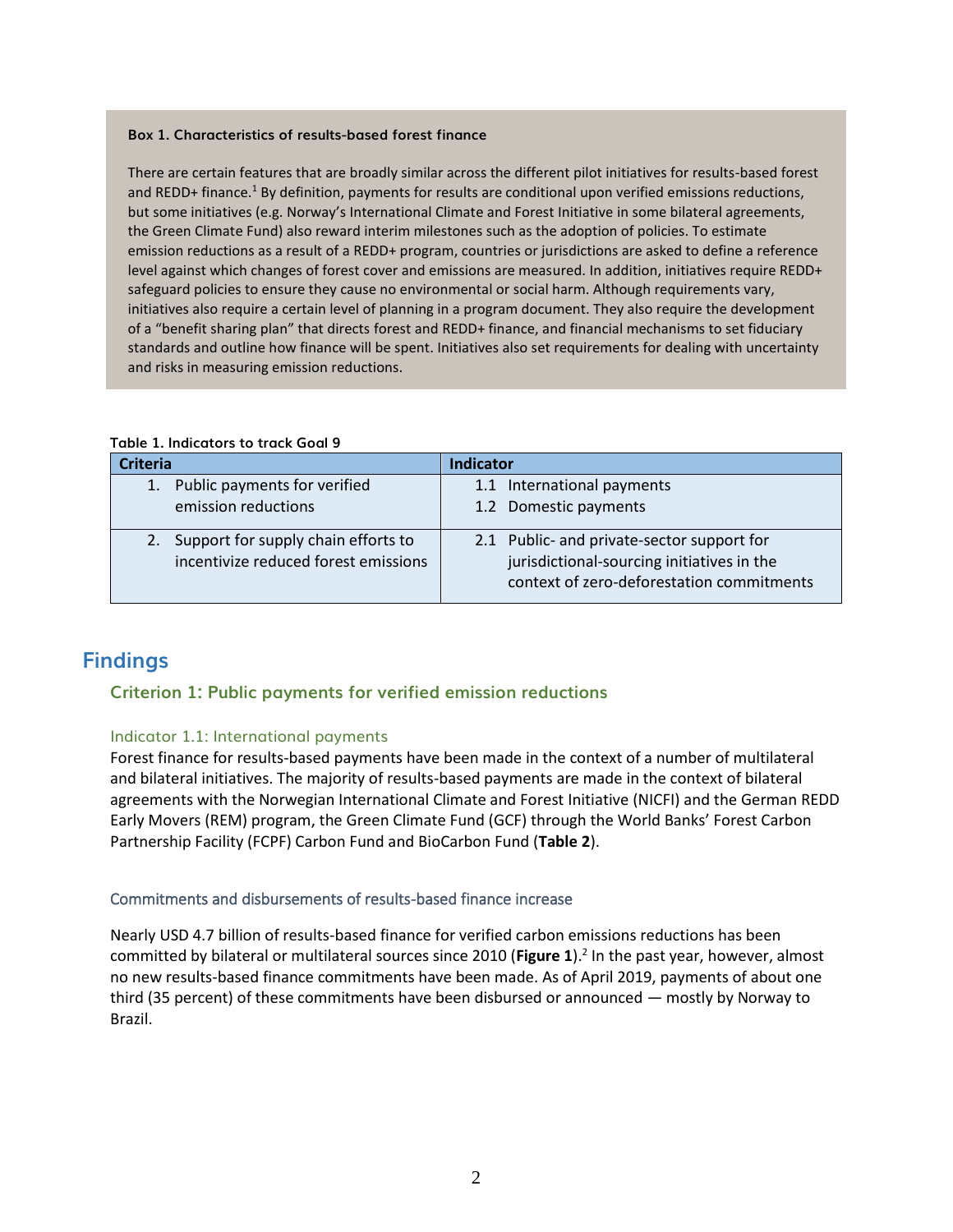| <b>Initiative</b>                                                                         | <b>Description</b>                                                                                                                                                                                                                                                                                                                                                                                                                                                                                                                                                                                                                                                                                                                                                                                                                                                                                                            |
|-------------------------------------------------------------------------------------------|-------------------------------------------------------------------------------------------------------------------------------------------------------------------------------------------------------------------------------------------------------------------------------------------------------------------------------------------------------------------------------------------------------------------------------------------------------------------------------------------------------------------------------------------------------------------------------------------------------------------------------------------------------------------------------------------------------------------------------------------------------------------------------------------------------------------------------------------------------------------------------------------------------------------------------|
| <b>Forest Carbon</b><br>Partnership<br><b>Facility Carbon</b><br>Fund                     | The Forest Carbon Partnership Facility Carbon Fund is designed to build on countries'<br>readiness achievements, by remunerating countries through a strong performance-based<br>payments framework for future REDD+ systems. The Carbon Fund is intended to<br>incentivize recipient countries to achieve long-term goals on emissions reductions, forest<br>conservation, biodiversity protection, and enhancement of indigenous peoples' and<br>forest communities' livelihoods. It pilots payments for verified emissions reductions from<br>REDD+ programs and aims to ensure that funding is disbursed among relevant<br>stakeholders through an equitable benefit-sharing approach. The provision of funding is<br>contingent on several requirements, including environmental and social safeguards, a<br>formal application processes, the development of robust permanence, and leakage<br>management. <sup>3</sup> |
| <b>BioCarbon Fund</b><br><b>Initiative for</b><br><b>Sustainable</b><br><b>Landscapes</b> | Taking a landscape approach, the BioCarbon Fund's Initiative for Sustainable Landscapes<br>(ISFL) seeks to incentivize emissions reduction from the land sector, from deforestation,<br>forest degradation, sustainable agriculture and other land use policies. Through its<br>multilateral fund, the initiative offers results-based payments to incentivize and sustain<br>program activities. To promote sustainable and scalable models for land use, the ISFL<br>seeks to promote public-private partnerships and has in the past organized stakeholder<br>dialogue but also entered partnership agreements with sourcing companies.                                                                                                                                                                                                                                                                                    |
| Norway's<br>International<br><b>Climate and</b><br><b>Forest Initiative</b>               | With its objectives to contribute to the international climate agreement under the UN<br>Framework Convention on Climate Change and to promote the conservation of primary<br>forests, Norway's International Climate and Forest Initiative (NICFI) provides funding via<br>several channels, encompassing bilateral support to partner countries, contributions<br>through multilateral organizations, and funding of civil societies and forest initiatives.<br>Through bilateral support, NICFI encourages and rewards REDD+ partner countries that<br>target quantifiable and verifiable emissions reduction in the forestry sector. As it does not<br>operate as an implementing agency, NICFI channels its bilateral contributions through<br>partner schemes such as Germany's REM programme.                                                                                                                          |
| <b>REDD Early</b><br><b>Movers</b><br>Programme                                           | The REDD Early Movers Programme (REM) is an initiative of German Official Development<br>Assistance implemented by KfW on behalf of the German Ministry for Economic<br>Cooperation and Development. It aims to promote forest conservation by providing<br>financial support to close pre-2020 funding gap in the current REDD+ process and targets<br>pioneer countries or regions that have already taken initiative to protect forests. As a<br>results-based programme, REM supports emission reduction efforts undertaken at a<br>national, subnational or biome level. REM has entered partnerships with Norway and the<br>UK, and welcomes partnerships with other donors.                                                                                                                                                                                                                                            |
| <b>Green Climate</b><br><b>Fund</b>                                                       | The Green Climate Fund was set up in 2010 under the UNFCCC to assist developing<br>countries in the mitigation of and adaptation to climate change. It serves as an operating<br>entity of the financial mechanism of the Convention and is expected to serve as key<br>conduit of climate finance. To catalyze international payments for emission reductions in<br>the forest sector, GCF adopted a two-track finance approach. Track one is intended to<br>cover payments based on important legislation and policy milestones, facilitating<br>implementing countries' gradual transitions from REDD+ implementation to results. Via<br>track two, GCF intends to channel results-based payments to countries making<br>achievements in form of quantifiable and verifiable forest emission reductions.                                                                                                                   |

## **Table 2. Major initiatives offering payments for verified emissions reductions**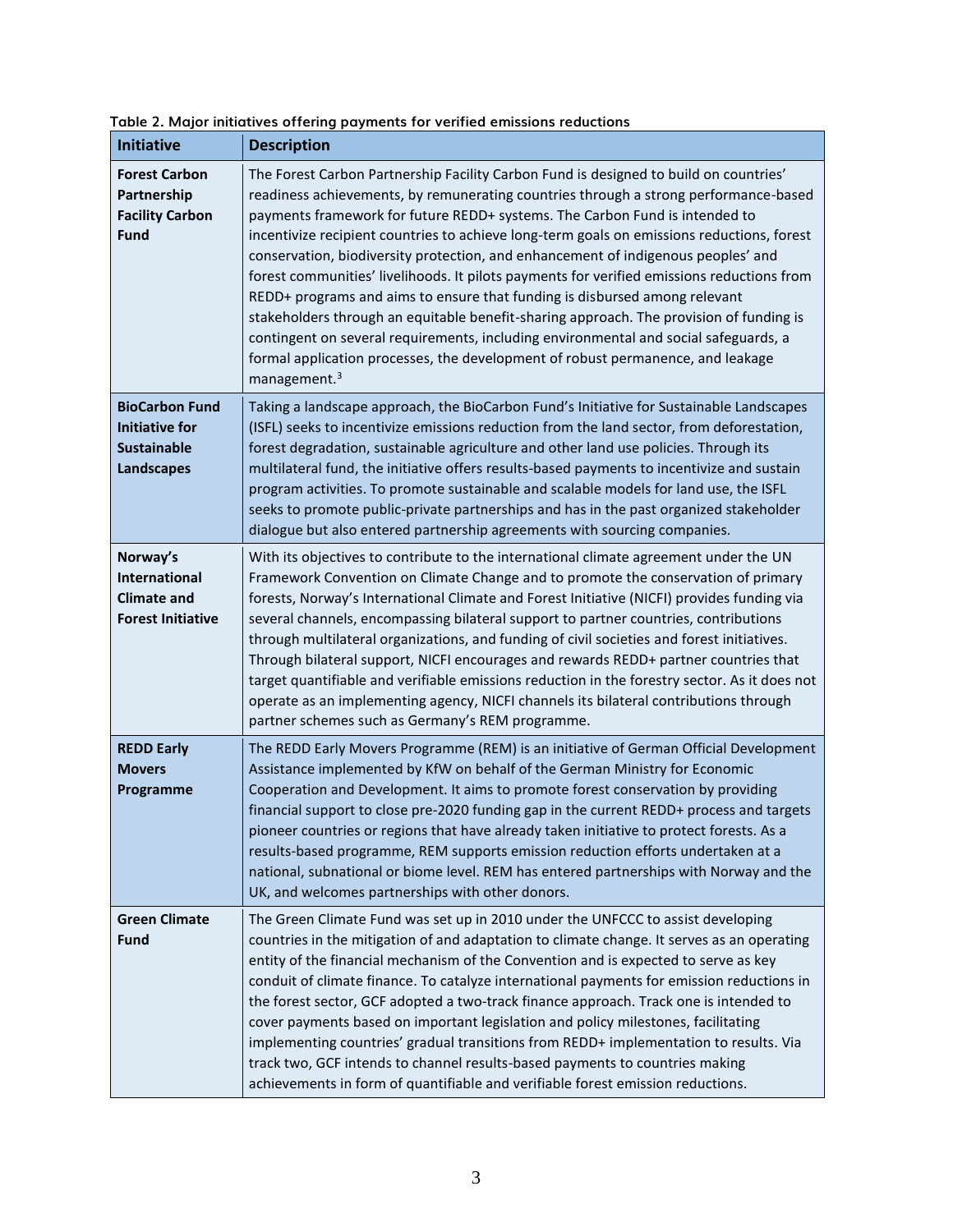



Commitments and disbursements by program (since 2010)

\* Note: Colombia falls into both categories: Programs provisionally selected into the FCPF Carbon Fund portfolio, and Programs selected into the BioCarbon Fund Initiative for Sustainable Forest Landscapes.

Source: Climate Focus compilation of commitments based on personal communications with donors and the BioCarbon Fund. Commitments to the FCPF Carbon Fund were retrieved from publicly available documentation -Countries | Forest Carbon Partnership Facility. (n.d.). https://www.forestcarbonpartnership.org/countries.

## Landmark payments for verified results announced

While deploying finance has generally been slow over the past five years, in February 2019 the first payment from the GCF for deforestation-related emissions reductions was confirmed. USD 96.5 million will be paid to Brazil for results achieved in the Amazon biome in 2014 and 2015, compared to a 1996- 2010 baseline.<sup>4</sup> Under the GCF agreement, Brazil pledged to use the funds to strengthen REDD+ strategy implementation and develop a domestic payment for the environmental services program. While some argue that the payments send a signal that protecting forests pays off, $5$  paying for historic reduction in deforestation amid an erosion of government commitment toward forest protection and sharply increasing deforestation in the Brazilian Amazon has drawn criticism from civil society.<sup>6</sup> In reaction to the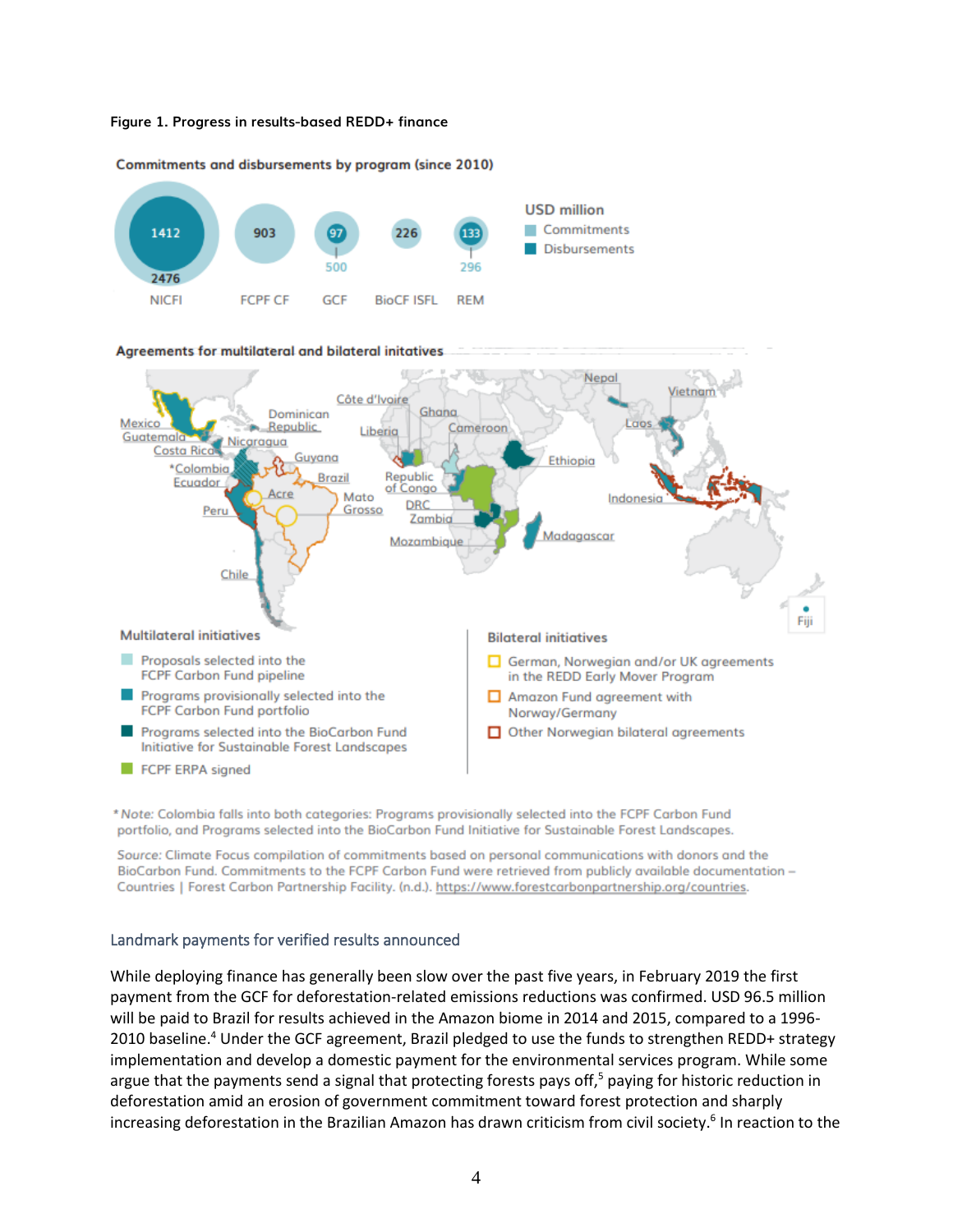new Brazilian government's lack of will to continue policies to stop deforestation, Norway and Germany put payments to support Brazil for efforts related to slowing deforestation on hold in August 2019.<sup>7</sup>

Norway also announced that an initial results-based payment would be made to Indonesia for their [reductions in carbons emissions](http://www.forestdeclaration.org/goals/goal-1) from deforestation in 2017.<sup>8</sup> Norway, who pledged up to USD 1 billion to Indonesia in 2010, has spent about 13 percent of the total pledge so far in support of the Indonesian government's efforts to address deforestation.

## Negotiating RBP agreements is a slow process

Many countries demonstrate interest in participating in results-based payment mechanisms, but reaching the final stage of acceptance is a lengthy procedure that is cumbersome and exceedingly challenging. One barrier is a lack of finance to support countries in moving from a readiness phase toward implementation (**Box 2**); other barriers are the institutional and political demands that come with committing to a results-based payment program for REDD+, which often fail to account for national circumstances. Just three countries — the Democratic Republic of the Congo, Mozambique, and Ghana — have signed Emission Reductions Payment Agreements (ERPAs) under the FCPF Carbon Fund. This number is anticipated to increase over the next couple of years. As of May 2019, nineteen countries were in the FCPF pipeline.

The number of countries – Ethiopia, Zambia, and Colombia – that have been formally included in the BioCarbon Fund's Initiative for Sustainable Forest Landscapes pipeline has not increased since 2017.

#### **Box 2. Essential finance for REDD+ implementation is lacking**

The implementation of REDD+ activities (Phase 2) is an important step for countries working to translate their plans to reduce deforestation and enhance forests into action. REDD+ donors are galvanizing finance for recipient countries in the readiness stage (Phase 1), as they prepare and build the capacity to enable successful program activities, and to ensure that funding is available to provide payments for results related to emission reductions (Phase 3). Yet, finance for Phase 2 is notably lagging behind the other phases.<sup>9</sup> At the same time, the implementation phase provides an obvious opportunity for private-sector engagement compared to the other phases, given the returns on investment through forest-friendly production as well as the generation of carbon credits. Furthermore, involving the private sector in REDD+ efforts has the potential to catalyze a wider scale of REDD+ activities due to their influence on landscapes through agriculture, forestry, mining, and other production.<sup>10</sup> Responding to this financing gap and the expressed need of countries hoping to move beyond the readiness phase, multilateral and bilateral funders have dedicated a portion of their REDD+ grants and low-interest loans to implementation.<sup>11</sup> Implementation pledges have come primarily from the Global Environment Facility, the Green Climate Fund, and the Forest Investment Program.<sup>12</sup> However, for the most part, these approaches are limited and insufficiently coordinated.

## The re-emergence of the forest carbon markets

Through the trade of verified emission reductions (VERs), carbon credits, or offsets generated in the forestry sector, carbon markets provide platforms for economic actors to purchase credits to meet both voluntary and compliance targets for climate change mitigation.<sup>13</sup> The Paris Agreement could provide a stimulus for carbon trades once the rules for "internationally transferred mitigation outcomes" have been agreed. Until then, most carbon market trades come from voluntary markets. While the generation, trade, and use of offsets is controversial from a climate policy point of view, the generation of VERs allows projects and programs in the forest sector to access finance. Here we summarize recent trends in the forest carbon markets because they channel finance to forest conservation and restoration.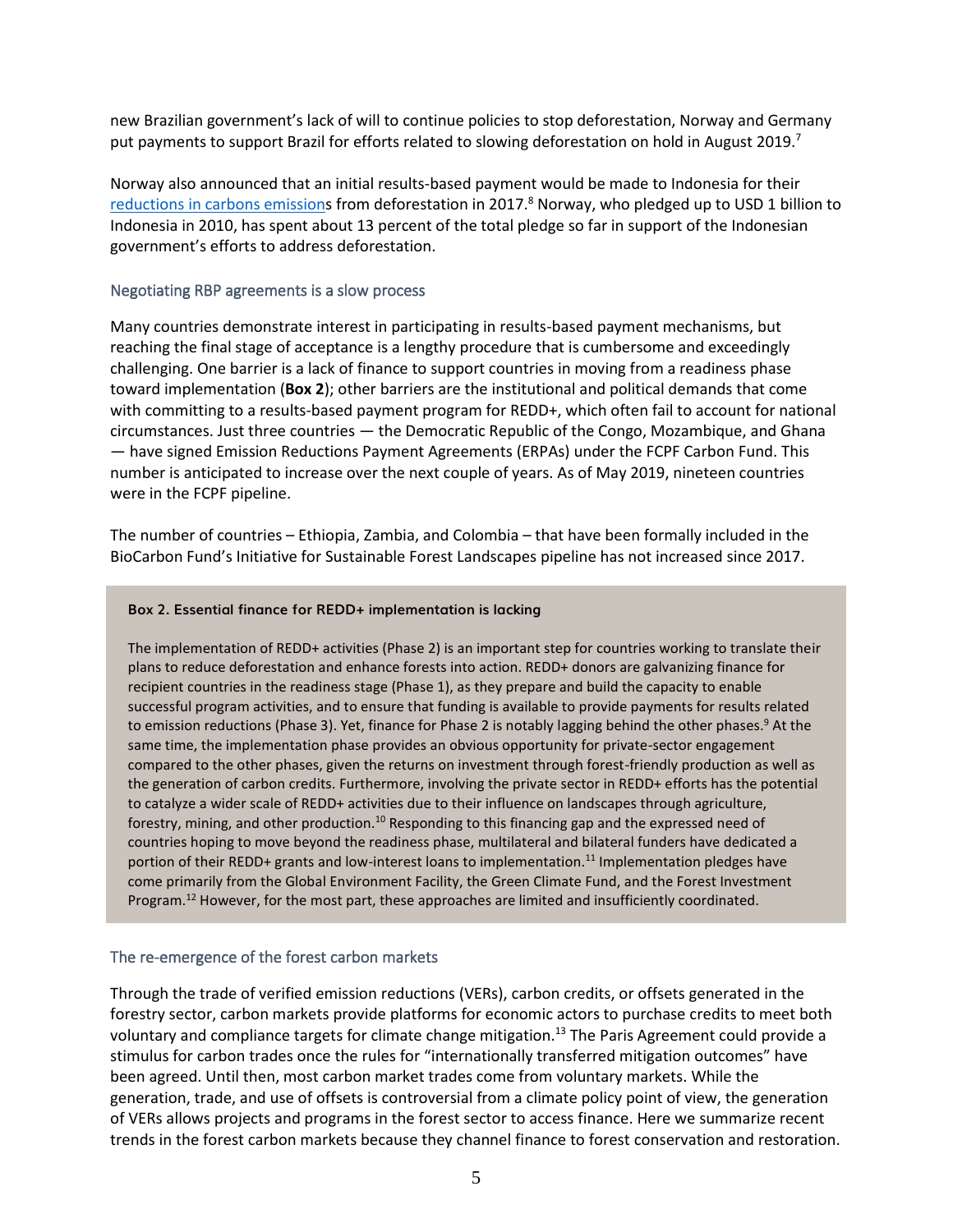However, we do not judge the overall merits and drawbacks of offsets or of the projects and programs through which they are generated. To date, average annual volumes of all (forest and non-forest) carbon credits traded globally (excluding Australia) – roughly 6 megatons of  $CO<sub>2</sub>$  equivalent ( $CO<sub>2</sub>e$ ) in the compliance market<sup>b</sup> and 22 megatons of CO<sub>2</sub>e in the voluntary market<sup>c</sup> – represent only a small fraction of global annual emissions from deforestation (2,270 MtCO<sub>2</sub>e), demonstrating that demand is still relatively low and a carbon market cannot compensate for avoiding deforestation in the first place.<sup>14</sup> Still, emission reductions from forest projects are among the most demanded type of voluntary carbon credits (28 percent).<sup>15</sup> There are also signs of higher demand in the future as more companies announce ambitious emission reduction targets. In 2017, Eni started to compensate parts of its own emissions through carbon offset with a focus on forest, land-use management and preservation credits and targets zero net carbon emissions by 2030. Similarly, Shell announced that it would invest USD 300 million in natural ecosystems to contribute to their three-year target to reduce its Net Carbon Footprint by two to three percent. Furthermore, the Carbon Offsetting and Reduction Scheme for International Aviation (CORSIA) under the UN International Civil Aviation Organization could accept forest credits and stimulate investments into REDD+.<sup>16</sup>

#### Indicator 1.2: Domestic payments

#### Domestic finance reforms can benefit the environment and people

Due to a lack of aggregate and quantitative data, we report on notable domestic mechanisms that distribute payments to states or regions for emission reduction results to highlight progress toward the achievement of this indicator.

In Brazil, a federal program aims to create a consensus-based, decentralized arrangement for accessing and allocating results-based finance. The ICMS-Ecologicó (ICMS-E) is an ecological fiscal transfer scheme that redistributes a portion of the broad consumption-based value-added tax revenue from the sale of goods and services from state governments to municipal governments based on ecological indicators. It was first implemented in the state of Paraná in 1991 and has since been implemented in 17 out of 26 states in Brazil. The first scheme was designed to compensate municipalities in Paraná for lost opportunity costs due to forest land being protected from development.

In Colombia, an innovative measure allows high-quality carbon credits to be used by entities subject to its new carbon tax. <sup>17</sup> The new hybrid tax is anticipated to provide a direct transfer from polluting sectors of the economy to projects promoting sustainable development and protecting the environment. Such transfers are particularly significant for [poor or marginalized communities t](http://www.forestdeclaration.org/goals/goal-4)hat need resources for forest protection or reforestation projects.

In Costa Rica, work towards launching one of the first nationalized payment for ecosystem services (PES) scheme began in 1996 and ultimately formed Costa Rica's national forest fund, FONAFIFO. The PES approach has received some criticism and impact evaluations have yet to show that there has been positive impact on ecosystem services and halting of deforestation from PES itself, yet forest cover has increased since implementation, with progress attributed to a mixture of ecological policies in the country.<sup>18</sup> Forest cover has gone from 26 percent of land area in 1983, to over 51 percent by 2013.<sup>19</sup>

<sup>b</sup> Average for 2010–16, and excluding volumes traded in the Australian market which only started in 2015.

<sup>c</sup> Average for 2010–16. Note that annual volumes vary widely across the different markets.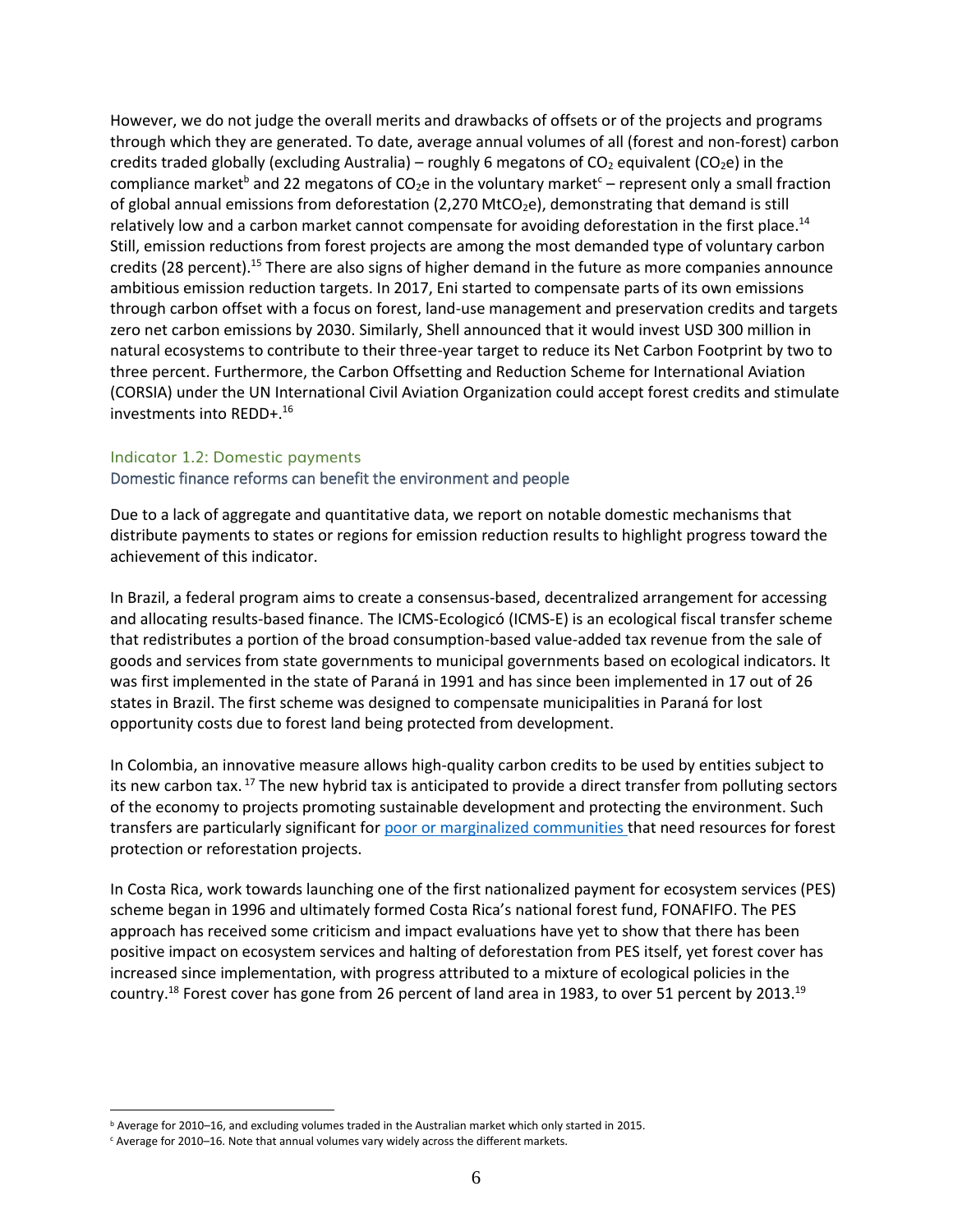## **Criterion 2: Support for supply-chain efforts to incentivize reduced forest emissions**

Indicator 2.1: Public- and private-sector support for jurisdictional-sourcing initiatives in the context of zero-deforestation commitments

## Support for jurisdictional initiatives comes in many forms

Actors from across sectors are increasingly turning to jurisdictional approaches to [implement supply](http://forestdeclaration.org/goals/goal-2/)[chain commitments](http://forestdeclaration.org/goals/goal-2/) because they provide an opportunity for actors to come together to realize zerodeforestation commitments, avoid potential leakage, and efficiently scale implementation (see **[Goal 2](http://www.forestdeclaration.org/goals/goal-2)**). d **Table 3** shows examples of the types of support public and non-profit sectors can provide to increase the effectiveness of supply-chain commitments.

| Category                                                        | Type of support                                             | <b>Main actors</b>                                                                  | <b>Examples</b>                                                                                                                                              |
|-----------------------------------------------------------------|-------------------------------------------------------------|-------------------------------------------------------------------------------------|--------------------------------------------------------------------------------------------------------------------------------------------------------------|
| <b>Institutional</b><br>strengthening &<br>forest<br>governance | Demand-side<br>measures                                     | International and national<br>governments                                           | Partnerships between producer and importing governments to<br>exclude illegal production and promote demand for certified<br>products                        |
|                                                                 | Strengthen law<br>enforcement                               | National governments                                                                | Increasing funding and capacities of enforcement institutions,<br>including law enforcement and public-private agreements that<br>exclude "bad" producers    |
|                                                                 | Tenure reform                                               | National governments                                                                | Land registration systems that enable tenure security, a key<br>enabling factor for sustainable land use                                                     |
|                                                                 | Monitoring and<br>transparency                              | National and subnational<br>governments,<br>nongovernmental<br>organizations (NGOs) | Transparency platforms and tracking initiatives by civil society<br>that support accountability and help companies in monitoring<br>efforts                  |
|                                                                 | Advocacy and<br>pressure                                    | <b>NGOs</b>                                                                         | Consumer campaigns to encourage demand for certification<br>support, an essential condition for incentives through<br>premiums and market access             |
| Implementation<br>support                                       | Sectoral standards                                          | National and subnational<br>governments, NGOs, and<br>private sector                | Support certification schemes or moratoria that set forest<br>requirements and provide a clear and recognized framework for<br>implementation of commitments |
|                                                                 | Training, capacity<br>building, and<br>technical assistance | National and subnational<br>governments, NGOs                                       | Agricultural extension programs to promote sustainable<br>intensification, for example, in partnership with supply-chain<br>companies                        |
|                                                                 | Aggregation of<br>smallholders                              | National and subnational<br>governments, NGOs                                       | Group certification schemes that allow smallholder producers<br>to reduce transaction costs of compliance with forest and<br>sustainability requirements     |

**Table 3. Examples of Stakeholder Support for Forest Protection**

<sup>&</sup>lt;sup>d</sup> For the purposes of this assessment, we define active jurisdictional approaches by the Environmental Defense Fund definition which states that programs should meet the following three conditions: (1) have government involvement/leadership; (2) are commodity specific or have a link to specific commodities of focus (cattle, soy, palm oil, cocoa, timber/pulp); and (3) have documented action to date (progress beyond the conceptualization phase).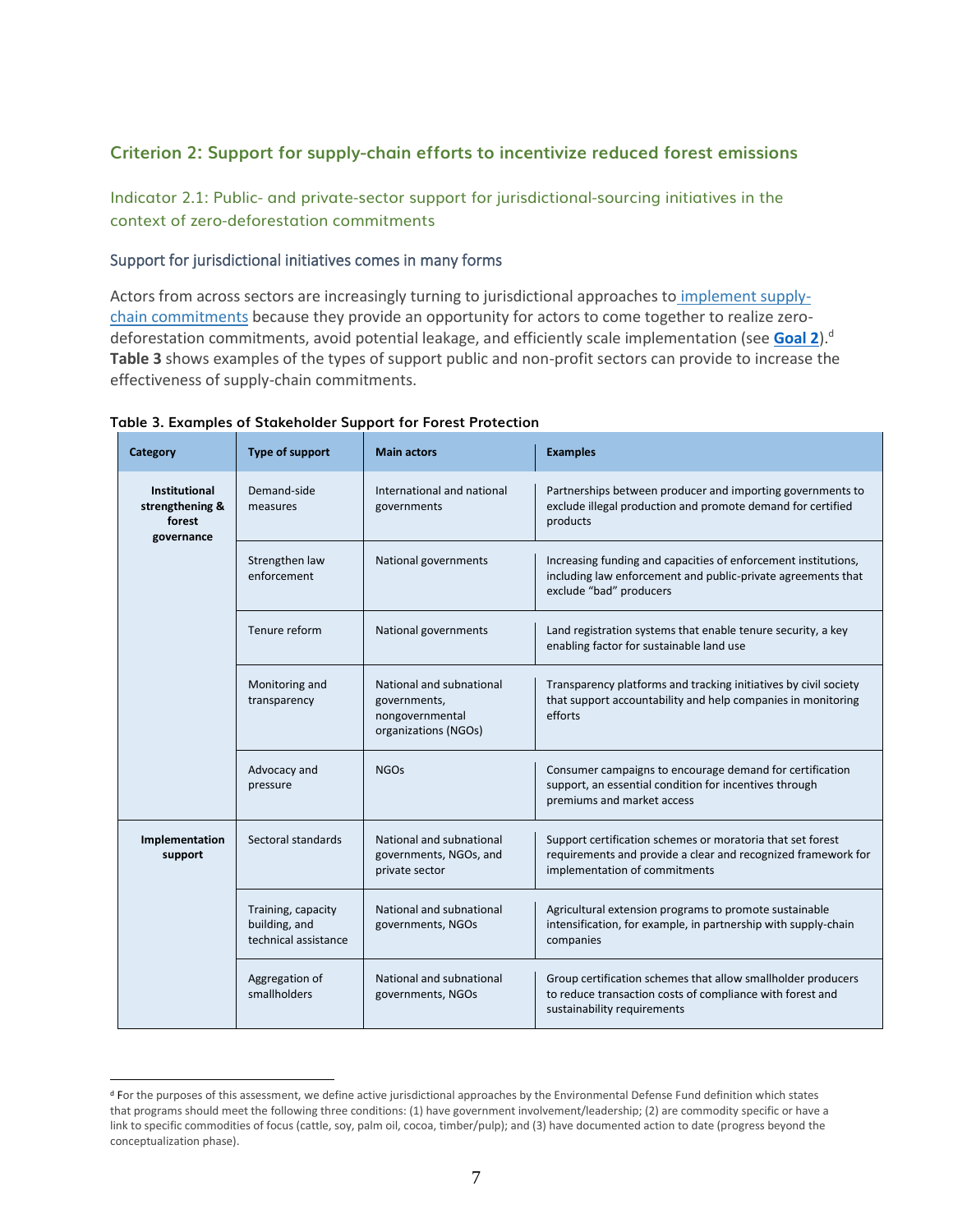| <b>Financial</b><br>support | International<br>support       | International governments                                                     | Bilateral agreements for financial assistance programs that<br>promote sustainable land use                                          |
|-----------------------------|--------------------------------|-------------------------------------------------------------------------------|--------------------------------------------------------------------------------------------------------------------------------------|
|                             | Public-private<br>partnerships | National and subnational<br>governments, international<br>partners, companies | Public-private investment funds with risk mitigation<br>instruments for private investors (e.g. guarantees)                          |
|                             | <b>Domestic</b><br>investments | National governments                                                          | "Green" loan programs in the agriculture sector that set<br>mandatory environmental requirements and provide technical<br>assistance |
|                             | Landscape initiatives          | Subnational governments,<br>international partners,<br>companies, NGOs        | Jurisdictional approaches that pursue sustainability (including<br>forest) goals in a collaborative manner                           |